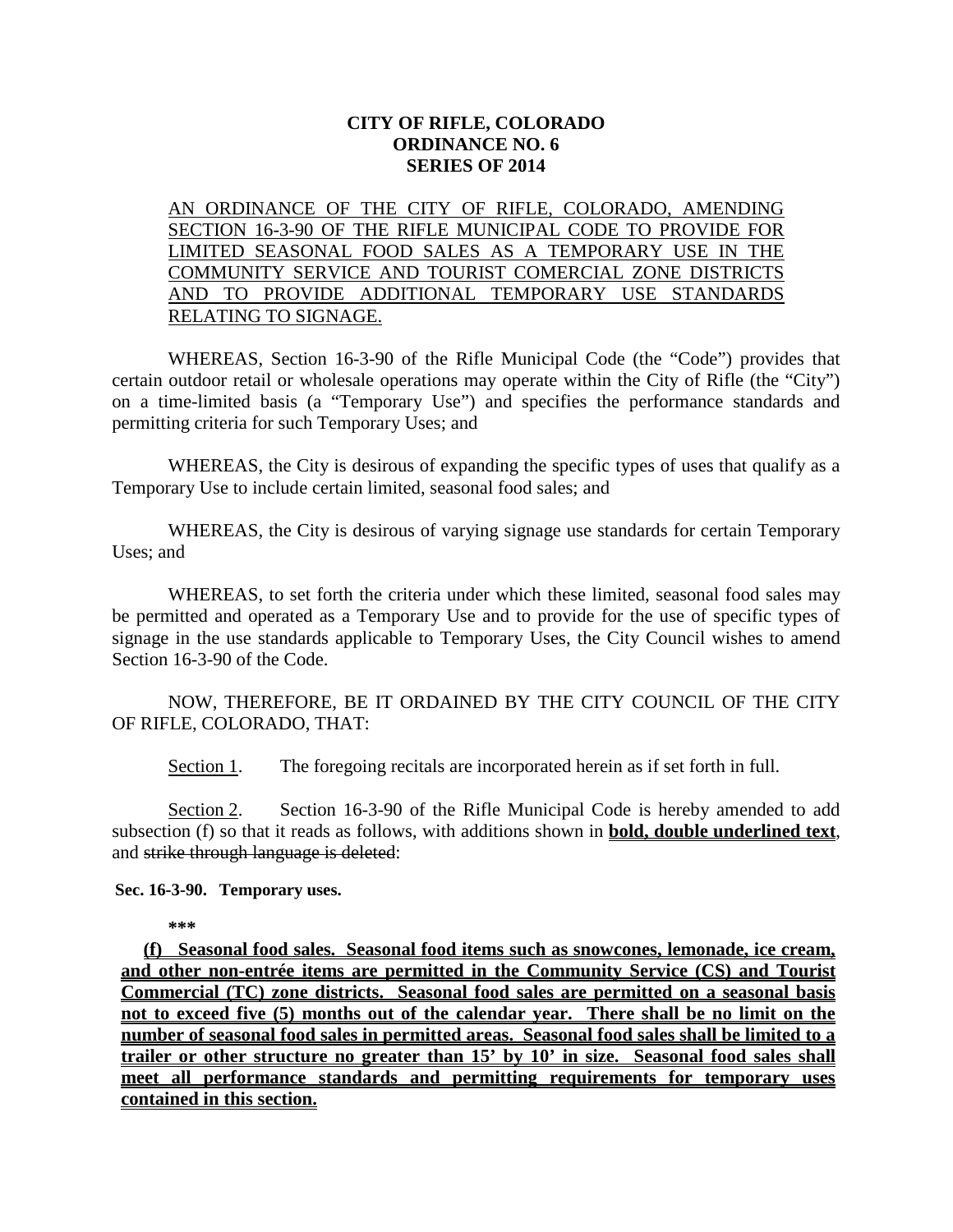City of Rifle, Colorado Ordinance No. 6, Series of 2014 Page 2 of 3

(f) **(g)** Prepared food temporary uses.

**\*\*\***

(g) **(h)** Temporary use standards. The following standards shall apply to temporary uses in all permitted districts:

**\*\*\***

(12) Signs shall be limited to twenty-four (24) square feet of signage affixed to the temporary use structure. No flags, banners or other signage shall be permitted. **Temporary uses in the downtown may have an a-frame sign that conforms with the requirements of the sign code.**

## **\*\*\***

(h) **(i)** Revocation of permit. In addition to any other available remedies, permits issued pursuant to this Section may be revoked or suspended by the Planning Director based on evidence of fraud, misrepresentation, an incorrect statement contained in the application for a permit, failure to comply with permit conditions, failure to cure any violation within five (5) days of notice from the Planning Director or any other violation of this Code or state statute. Written notice of the suspension or revocation, along with supporting grounds therefor, shall be mailed, postage prepaid, to the permittee at his or her last known address or hand-delivered to the permittee at least three (3) days prior to the effective date of the suspension or revocation. The Planning Director may, whenever he or she determines that it is necessary for the immediate preservation of the public health, safety or welfare, immediately suspend a permit issued hereunder. Such suspension shall be for a period not to exceed seven (7) days, during which time notice shall be given within the provision of this Section.

(i) **(j)** Application and review. All applications for temporary uses will be reviewed according to the procedures set forth in Article V of this Chapter. Application submittal requirements are specified in Article VI of this Chapter.

INTRODUCED on April 2, 2014, read by title, passed on first reading at a public hearing, and ordered published by title as required by the Charter.

INTRODUCED a second time at a regular meeting of the Council of the City of Rifle, Colorado, held on April 16, 2014, passed without amendment, approved, and ordered published in full as required by the Charter.

Dated this \_\_\_ day of \_\_\_\_\_\_\_\_\_\_\_\_\_\_\_\_\_\_, 2014.

CITY OF RIFLE, COLORADO

BY: \_\_\_\_\_\_\_\_\_\_\_\_\_\_\_\_\_\_\_\_\_\_\_\_\_\_\_\_\_\_\_\_\_

Mayor

ATTEST: